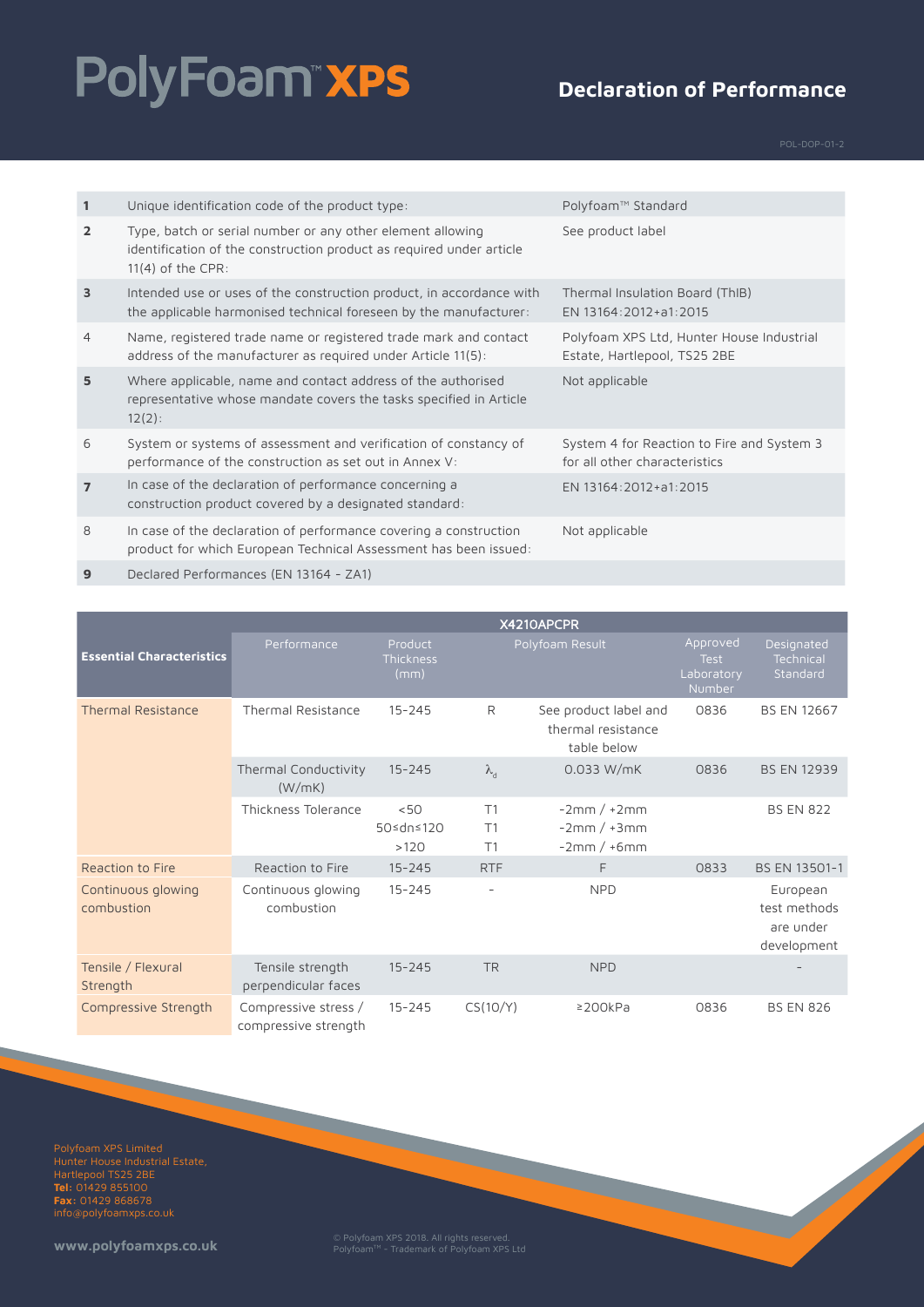# PolyFoam"xPS

### **Declaration of Performance**

| X4210APCPR                                                                               |                                                                                        |                              |                   |                                          |                                                 |                                                      |
|------------------------------------------------------------------------------------------|----------------------------------------------------------------------------------------|------------------------------|-------------------|------------------------------------------|-------------------------------------------------|------------------------------------------------------|
| <b>Essential Characteristics</b>                                                         | Performance                                                                            | Product<br>Thickness<br>(mm) |                   | Polyfoam Result                          | Approved<br><b>Test</b><br>Laboratory<br>Number | Designated<br>Technical<br>Standard                  |
| Durability of<br>compressive strength<br>against ageing /<br>degradation                 | Compressive creep                                                                      | $15 - 245$                   | CC(2/1.5/50)      | CC(2/0.5/50)46                           | 0836                                            | <b>BS EN 1606</b>                                    |
|                                                                                          | <b>Thermal Resistance</b>                                                              | $15 - 245$                   | R                 | See thermal<br>resistance table<br>below | 0836                                            | <b>BS EN 12667</b>                                   |
|                                                                                          | Thermal Conductivity                                                                   | $15 - 245$                   | $\lambda_{\rm d}$ | $0.033$ W/mK                             | 0836                                            | <b>BS EN 12939</b>                                   |
| Durability of thermal<br>resistance against heat,<br>weathering, ageing /<br>degradation | Freeze Thaw<br>Resistance after Long<br>Term Water Diffusion<br>Test                   | $15 - 245$                   | FTCD1             | $\leq 1.0\%$ vol                         |                                                 | <b>BS EN 12091</b>                                   |
|                                                                                          | Freeze Thaw<br>Resistance after<br>Long Term Water<br>Absorption by Total<br>Immersion | $15 - 245$                   | <b>FTCI</b>       | <b>NPD</b>                               |                                                 |                                                      |
|                                                                                          | Dimensional Stability                                                                  | $15 - 245$                   | <b>DS</b>         | DS(70, 90)                               | 0836                                            | <b>BS EN 1604</b>                                    |
| Durability<br>characteristics                                                            | Deformation under<br>specified compressive<br>load and temperature<br>conditions       | $15 - 245$                   | <b>DLT</b>        | DLT(2)5                                  | 0836                                            | <b>BS EN 1605</b>                                    |
|                                                                                          | Long Term Water<br>Absorption by<br>Immersion (% vol)                                  | $15 - 245$                   | WL(T)             | 0.7                                      | 0836                                            | <b>BS EN 12087</b>                                   |
| Water permeability                                                                       | Long Term Water<br>Absorption by<br>Diffusion (% vol)                                  | $15 - 245$                   | WD(V)             | $\mathbf{1}$                             | 0836                                            | <b>BS EN 12088</b>                                   |
| Water vapour<br>permeability                                                             | Water vapour<br>transmission                                                           | $15 - 245$                   | MU                | <b>NPD</b>                               |                                                 |                                                      |
| Release of dangerous<br>substances to the<br>indoor environment                          | Release of dangerous<br>substances                                                     | $15 - 245$                   |                   | <b>NPD</b>                               |                                                 | European<br>test methods<br>are under<br>development |

NPD - No performance determined

Polyfoam XPS Limited Hartlepool TS25 2BE **Tel:** 01429 855100 **Fax:** 01429 868678 info@polyfoamxps.co.uk

**www.polyfoamxps.co.uk** © Polyfoam XPS 2018. All rights reserved. PolyfoamTM - Trademark of Polyfoam XPS Ltd